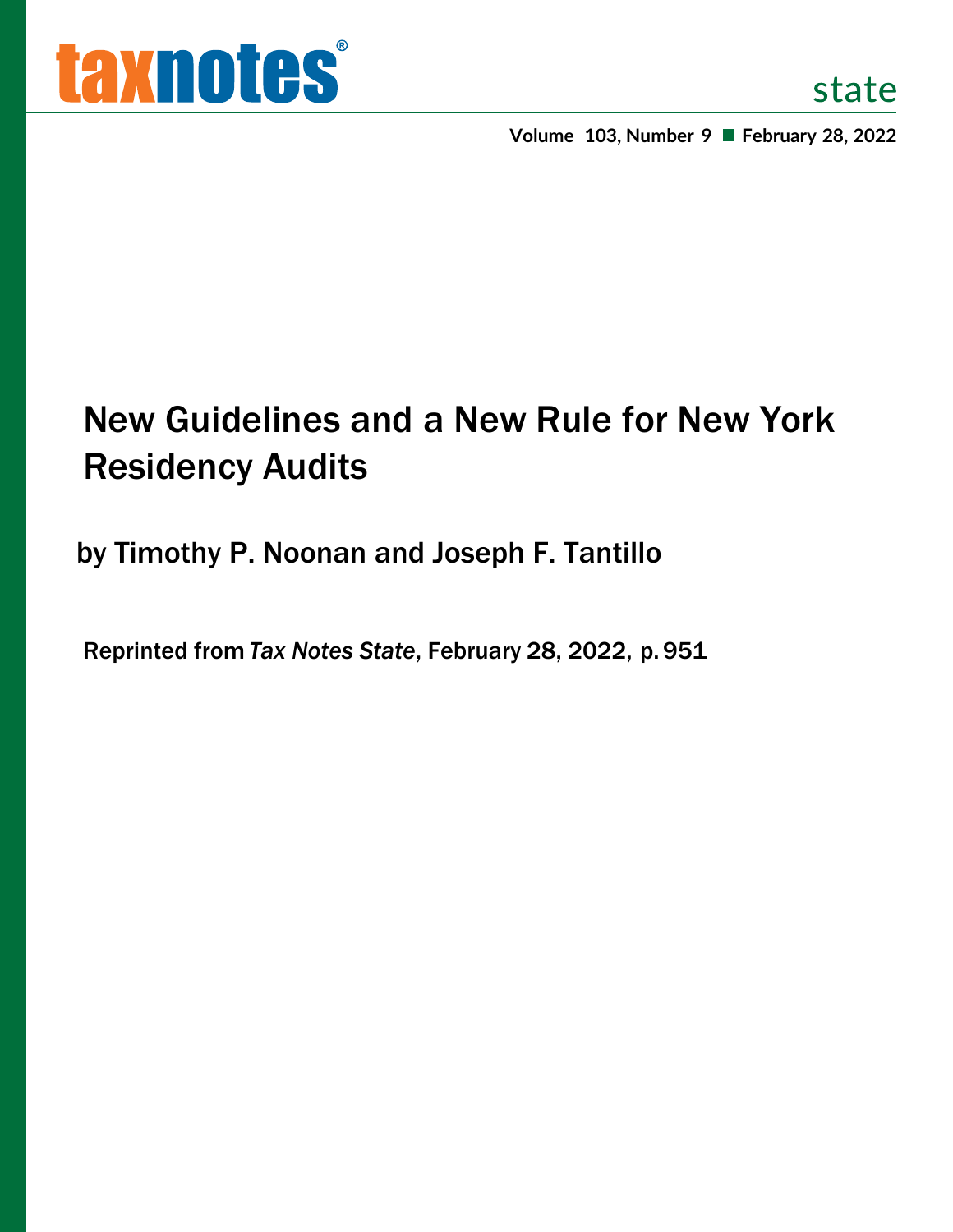$^{\circ}$ 

# NOONAN'S NOTES

tax notes state

### **New Guidelines and a New Rule for New York Residency Audits**

**by Timothy P. Noonan and Joseph F. Tantillo**





Timothy P. Noonan

Joseph F. Tantillo

Timothy P. Noonan is a partner in the New York office of Hodgson Russ LLP, and Joseph F. Tantillo is an associate in the firm's Buffalo office.

In this installment of Noonan's Notes, Noonan and Tantillo review the New York State Department of Taxation and Finance's change to its statutory residency test to define "substantially all of the year" as 10 months rather than 11 months — outlining its history and considering whether it's the right move.

Without even a hint of fanfare, the New York State Department of Taxation and Finance recently released a new version of its audit guidelines for nonresidents. $^1$  Given that the last update was in 2014, we easily excited tax lawyers cracked them open to find out what had changed. But when we dug into the new guidelines, we were disappointed to see only minor stylistic edits.

There was, however, one interesting nugget regarding New York's statutory residency test: The department changed its view on what it

means to maintain a permanent place of abode for "substantially all of the taxable year." For decades this has been interpreted to be 11 months, but it's now only 10. Here, we'll outline some of the history, explain the change, and discuss whether making such an amendment through audit guidelines was the right way to go.

#### **Statutory Residency: Background on the 11-Month Rule**

Statutory residency is one of two tests in New York to determine whether a taxpayer is subject to tax as a resident. Unlike the domicile test, which has some level of subjectivity, statutory residency is generally a more mechanical test with two parts: (1) presence in New York for more than 183 days per tax year, and (2) maintenance of a "permanent place of abode" (PPA) in New York for substantially all of the year.<sup>2</sup> In this regard, the regulations define "substantially all of the taxable year" as "generally, the entire year disregarding small portions of the year."<sup>3</sup> Noticeably, the regulations stop short of providing a numerical — or any — definition of the term "substantially all of the taxable year." So how does a taxpayer really know when they have crossed the substantial threshold?

For decades, the term "substantially all of the taxable year" was understood to mean more than 11 months of the year. In fact, several publications by the department, including the prior version of the audit guidelines for nonresidents and the instructions for nonresident income tax returns, interpreted

<sup>&</sup>lt;sup>1</sup>New York State Department of Taxation and Finance, "2021 Nonresident Audit Guidelines" (Dec. 2021).

<sup>&</sup>lt;sup>2</sup>N.Y. Tax Law section 605(b)(1)(B); N.Y. Comp. Codes R. & Regs. tit. 20, section 105.20(a)(2).

 $^3$ N.Y. Comp. Codes R. & Regs. tit. 20, section 105.20(a)(2).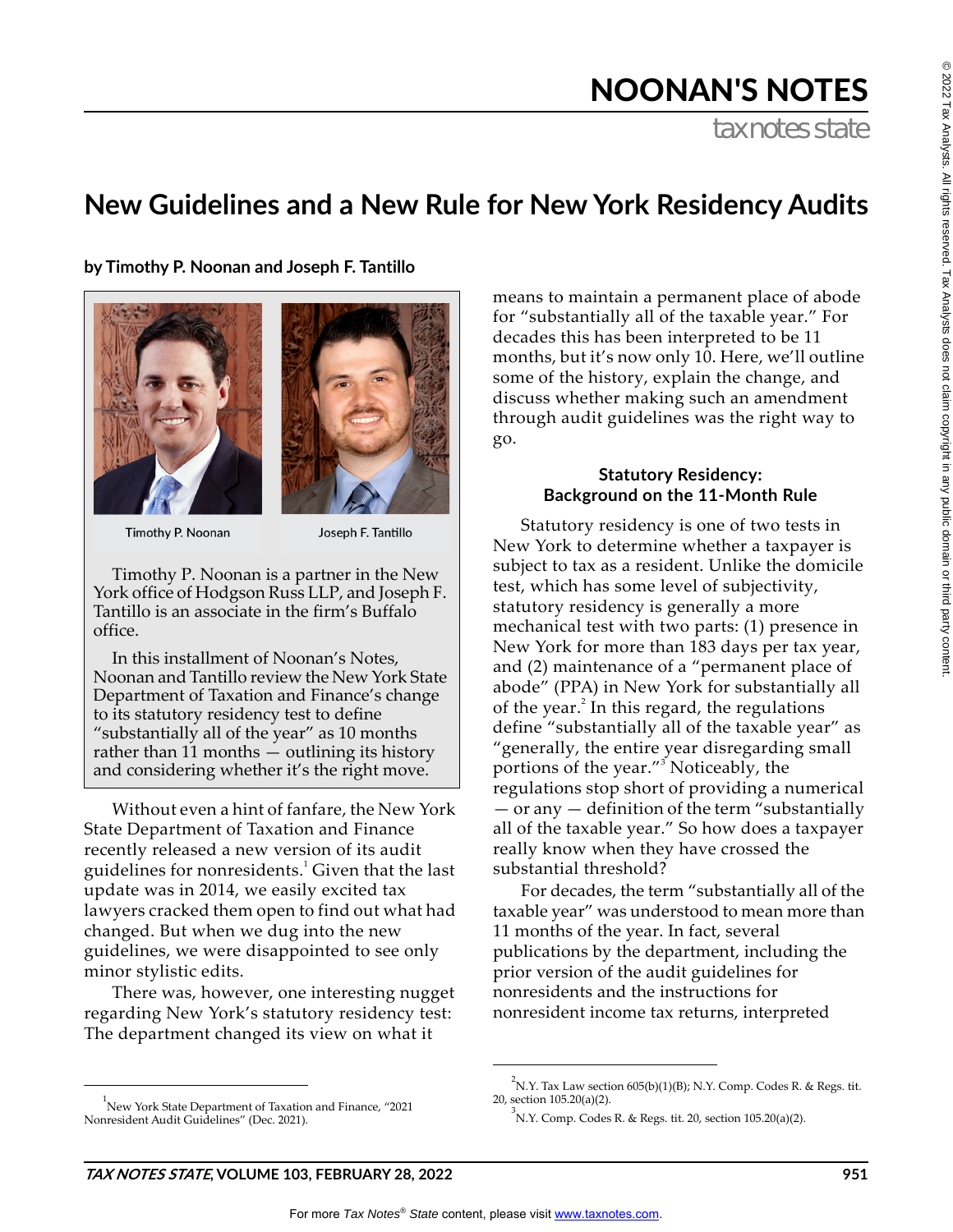"substantially all of the taxable year" to mean a period exceeding 11 months.<sup>4</sup> The Tax Appeals Tribunal has agreed that "substantially all of the taxable year means a period exceeding eleven months."<sup>5</sup> The 2014 audit guidelines for nonresidents stated explicitly that "substantially all of the taxable year . . . is generally interpreted to mean a period exceeding 11 months."<sup>6</sup> The income tax instructions for nonresidents explain that the second prong of statutory residency means "maintaining a permanent place of abode in New York State for more than 11 months of the year."<sup>7</sup> Further, Tax Bulletin IT-690 states, "generally, you maintain a permanent place of abode for substantially all of the tax year if you maintain it for more than eleven months during the year."<sup>8</sup> So the 11-month rule was more or less an established principle, and taxpayers have operated based on this interpretation for years.

That said, the 2014 nonresident audit guidelines explained that Audit Division policy considers the "substantial part of a year" rule to be a general rather than absolute rule.<sup>9</sup> But this change was made largely to curb abuse, as illustrated by an example:

Suppose a couple rents an apartment in New York annually, but each year they sublet the apartment to their son for the month of December. If the 11-Month rule were absolute, that couple would not be maintaining a PPA in New York since they didn't have the place for more than 11 months. But the Audit Division thought it would be improper to allow taxpayers to avoid statutory residency through the illustrated manner. $10$ 

The 2014 guidelines also referred to an administrative law judge decision, *Matter of Brodman*, in which the ALJ ruled that the taxpayer's maintenance of a New York City apartment for 10 and a half months during the year was enough to qualify as "substantially all of the year. $^{\prime\prime 11}$  But again, consistent with the new example, the taxpayer in *Brodman* was trying to circumvent the 11-month rule by renting out his place for six weeks (and to a relative at that). The ALJ accepted the Audit Division's characterization of the 11-month rule as a general rather than absolute rule, explaining that "defining substantially by the implementation of an absolute 11-month rule in every instance . . . would allow the statutory resident provisions of the Administrative Code . . . to be easily circumvented by the simple expedient of giving exclusive use of one's place to another person for a period in excess of one month for any reason."<sup>12</sup>

But even with this "general but not absolute" qualification, there's never been a suggestion or debate that "substantially all" was anything less than 11 months — until, that is, we cracked open the new guidelines.

#### **Moving to a 10-Month Rule by Fiat**

Tucked on page 49 of the new guidelines, the department dropped in the only substantive change to the entire document:

Beginning with tax year 2022, Audit Division policy will define "substantially all of the year" to generally mean a period **exceeding 10 months**. 13

The balance of the new text repeats some of the old conventions from the prior version of the guidelines. Namely, that the department will apply the 10-month rule to years when a taxpayer either acquires or disposes of their residence (to curb the midyear rental issue), and that the taxpayer doesn't need to maintain the

<sup>4</sup> New York State Department of Taxation and Finance, "2014 Nonresident Audit Guidelines," at 63 (June 2014); *see also Matter of Tweed*, Tax Appeals Tribunal, May 23, 1996; 2019 Form IT-203 instructions.

<sup>5</sup> *Matter of Tweed*, *supra* note 4 ("substantially all the taxable year means a period exceeding eleven months").

<sup>6</sup> 2014 Nonresident Audit Guidelines, *supra* note 4, at 64.

 $^7$ New York State Department of Taxation and Finance, 2019 Form IT-203 instructions, at 47 (available at New York State Department of Taxation and Finance, "2019 Personal Income Tax Forms," updated Dec. 13, 2021).

 $\mathrm{^{8}}$ New York State Department of Taxation and Finance, "Permanent Place of Abode," Tax Bulletin IT-690 (Dec. 15, 2011).

<sup>9</sup> 2014 Nonresident Audit Guidelines, *supra* note 4, at 63. 10 *Id.*

<sup>11</sup> *Matter of Michael Brodman and Karen Grimm*, DTA No. 818594. 12 *Id.* at No. 3.

<sup>13</sup> 2021 Nonresident Audit Guidelines, *supra* note 1, at 49 (emphasis added).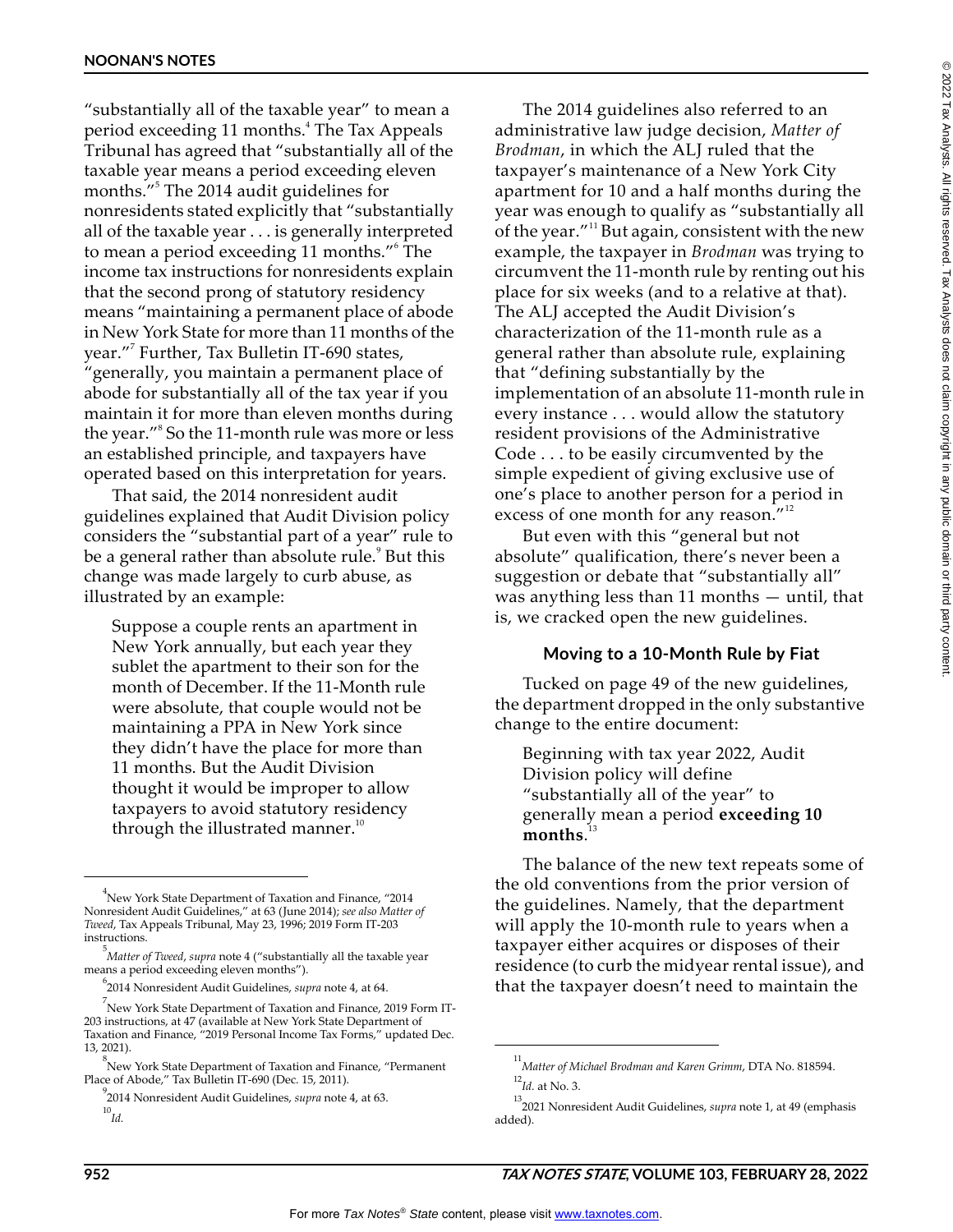same PPA for substantially all of the year; rather, two or more leases can be strung together to reach the threshold for "substantially all of the taxable year."<sup>14</sup> On the latter point, the department includes an example in which an individual who rents an apartment in Brooklyn until June 30 — and then another apartment in Westchester County from July 1 until November 30 — would be deemed to be maintaining a permanent place of abode for substantially the entire tax year.

The department also illustrates the new rule with several simple examples. In one, a taxpayer is domiciled in Connecticut but works in New York City throughout the year. If that taxpayer acquires a permanent place of abode on February 21 of the tax year and spends 184 days in New York, they will be taxed as a resident under the new 10-month rule. In contrast, under the old 11-month rule, the taxpayer in that scenario would not be subject to tax as a resident. In the other example, suppose a taxpayer maintains a PPA in New York and spends 184 days there but disposes of the residence on November 3. Under the old rule, the taxpayer would not be subject to statutory residency because they did not maintain the PPA for more than 11 months. But under the new rule, that same taxpayer would trigger statutory residency, at least if this guidance holds.

#### **Parting Thoughts**

It's unclear where the impetus for this change came from. We're involved in hundreds of residency audits every year, and have probably handled thousands of them since the last version of the guidelines came out. And while occasionally we'd have a taxpayer flying really close to the sun in a statutory residency case (that is, selling their apartment on November 27), it's not like this was a constant source of confusion or controversy. We imagine that the department is not obligated to explain why it changed its interpretation, but the rationale behind this somewhat sudden, unannounced change is unclear.

Lastly, as we pesky lawyers like to do, we also need to poke at the legality of a change like this. As is self-evident, the nonresident audit guidelines are just that: guidelines. And while the Tax Appeals Tribunal has referred to them in its decisions — noting that the guidelines may be relevant for the limited purpose of guiding a determination of what a phrase means  $-$  they aren't binding on anyone.<sup>15</sup> And they can't be cited as authority in the way statutes and regulations can. So a taxpayer who maintains a place of abode for 10 and a half months in 2022 can still argue that they didn't maintain a place of abode for substantially all of 2022, and that taxpayer would have decades of history to point to in which the department interpreted this phrase to mean an 11-month period.

Indeed, if the department wants to create a new, legally binding rule, it is not supposed to do so through guidelines or technical memoranda. Instead, the proper way to promulgate a new rule is through the creation and issuance of regulations, or through the enactment of new statutory provisions appropriately passed by the Legislature. And there's a whole body of case law surrounding the concept that if a governmental agency wants to impose new rules, it can only do so by issuing regulations promulgated according to New York State Administrative Procedure Act.<sup>16</sup> Anyone paying attention to the controversy around New York's mask mandates is likely familiar with this line of thinking, and the same concept has popped up in other tax cases in which the department has tried to enforce new

 $^{\circ}$ 

Also, tying into the next point, it's a little odd to prospectively change an interpretation. To be fair, this is likely done as a taxpayer friendly move to avoid a retroactive application of an obvious change in the rules. But nothing has changed in the law, the regulations, or any of the case law. So it's strange to have "substantially all" mean 11 months in December 2021 but 10 months a few weeks later.

<sup>15</sup> *Matter of Tweed*, *supra* note 4.

<sup>16</sup> *Homestead Funding Corp. v. State Banking Department*, 944 N.Y.S.2d 649, 653 (3d Dept. 2012). *See also Schwartfigure v. Hartnett*, 83 N.Y.2d 296 (1994).

<sup>14</sup> *Id.* at 50.